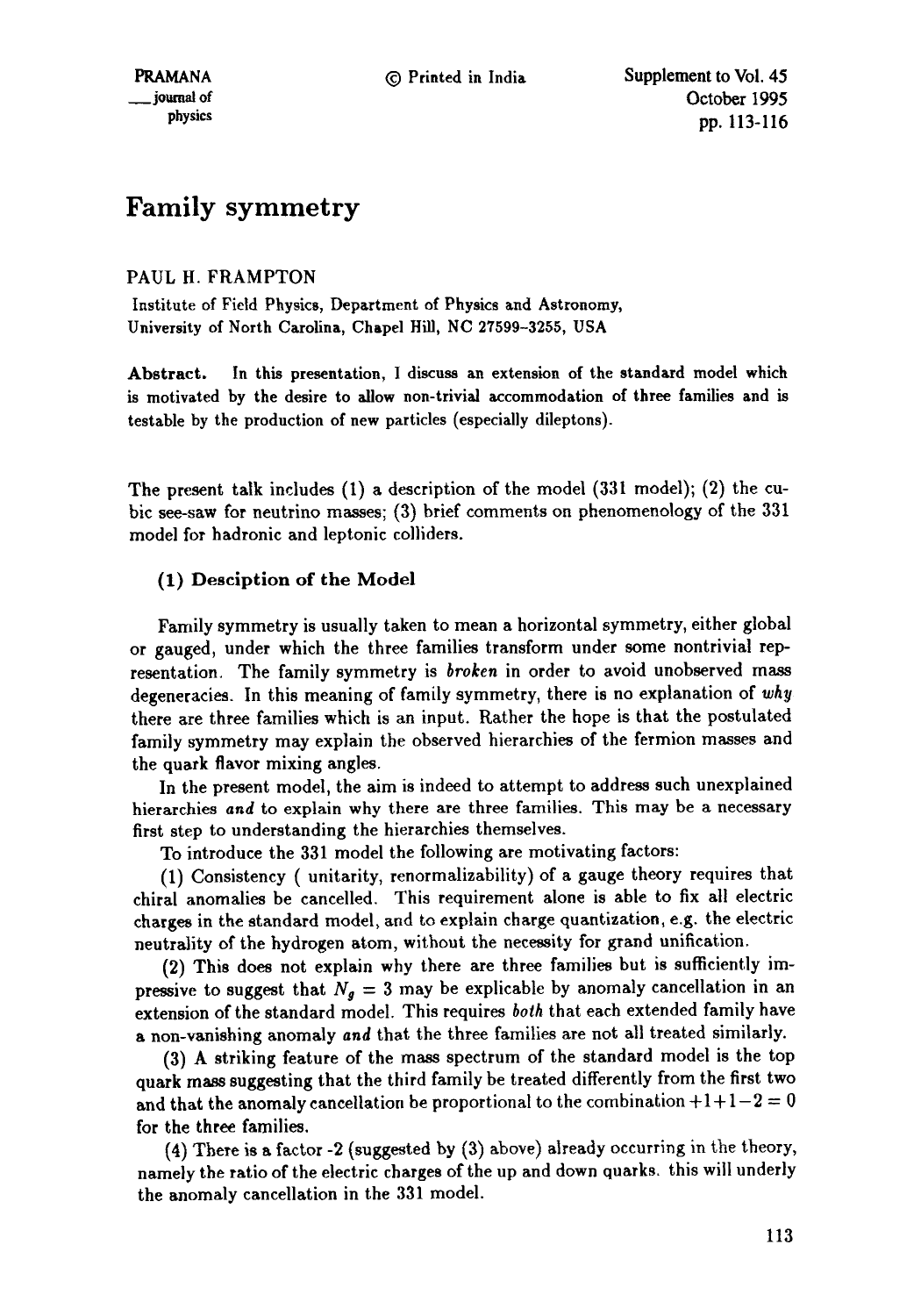#### *Paul H Frampton*

(5) The electroweak gauge group extension from  $SU(2)$  to  $SU(3)$  adds five gauge bosons. The adjoint of  $SU(3)$  breaks down to  $3 + (2 + 2) + 1$ . The 1 is a Z' and the two doublets are readily identified as dileptonic gauge bosons of the type first encountered in  $SU(15)$  grand unification.

Several interesting contributions to  $SU(15)$  have been made since 1991 (the WHEPP2 meeting in Calcutta) by B. Brahmachari of the Physical Research Laboratory in Ahmedabad. These include (with Mann, Steele and Sarker) the influence of Higgs on unification for different patterns of symmetry breaking - published in Phys. Rev. D in 1991; (with Sarkar) the increase in the GUT scake for supersymmetrized SU(15) - published in Phys. Lett. B in 1992; and the extension to SU(16), including a right-handed neutrino, and the symmetry breaking patterns and phenomenology - published in Phys. Rev. D in 1993. There have also been significant contributions to  $SU(15)$  by Deshpande, Lavowa, and others.

The two principal shortcomings of  $SU(15)$  grand unification are (1) The group is so large that the ratio of unknown particles to known ones is unacceptably high; and (2) the anomaly cancellation is inelegant, being accomplished by mirror fermions.

One feature of  $SU(15)$  which survives in the 331 model is the presence of an  $SU(3)$  electroweak gauge group. But it is not a subgroup of  $SU(15)$  as can be seen by the fact that the dileptonic gauge bosons do not couple to the quarks in  $SU(15)$ wheras they do in the 331 model.

Now we are ready to describe the structure of the model. The gauge group is extended to  $SU(3)_C \times SU(3)_L \times U(1)_X$ . The triplets of  $SU(3)_L$  have electric charges  $(X-1,X,X+1)$  while antitriplets have charges  $(X+1,X,X-1)$ . In either case the X value is the electric charge of the middle component.

For the leptons we assign ( $e^-$ ,  $\nu_e$ ,  $e^+$ ) to an antitriplet and similarly for the  $\mu$  and  $\tau$  families. The left handed quarks are assigned to triplets for the first two families and to an antitriplet for the third family. The right-handed quarks are taken to be singlets as in the standard model. No new leptons have been introduced but there is a new quark per family: D, S  $(Q=4/3)$  in the first and second, and T  $(Q=+5/3)$ in the third.

Anomaly cancellation occurs in a nontrivial manner *between* the families. One can check in turn all the relevant gauge anomalies:  $(3c)^3$ ,  $(3L)^3$ ,  $(3c)^2X$ ,  $(3L)^2X$ ,  $X^3$ ,  $X(T_{\mu\nu})^2$ . Each extended family has non-vanishing anomaly for the 2nd,4th and 5th of these, while the three families taken together cancel with anomalies proportional to +1 + 1 - 2 as expected. The 1st, 3rd and 6th anomalies *do* cancel family by family.

In the Higgs sector there is a triplet  $\Phi$  with  $X = +1$  whose VEV breaks the 331 gauge group to the 321 gauge group of the standard model. This also allows D,S,T quarks as well as the  $Z_2$  and  $(Y^{--}, Y^{-})$ ,  $(Y^{++}, Y^{+})$  gauge bosons to acquire mass. The electroweak breaking involves three  $SU(2)$  doublets embedded in two triplets  $\phi(X = 0)$  and  $\phi'(X = -1)$  and a sextet  $H^{\alpha\beta}(X = 0)$ . The sextet is necessary to give a symmetric (in family space) contribution to the charged fermion masses. Note that  $\phi$  gives masses to d,s,t (and an antisymmetric contribution to the charged lepton masses) while  $\phi'$  gives masses to u,c and b. Let the scale of breaking of 331 to 321, the VEV of  $\Phi$ , be denoted by U. What can the scale U be? There is a lower bound coming from precision electroweak data: what makes the 331 model more interesting is that there is also an upper bound.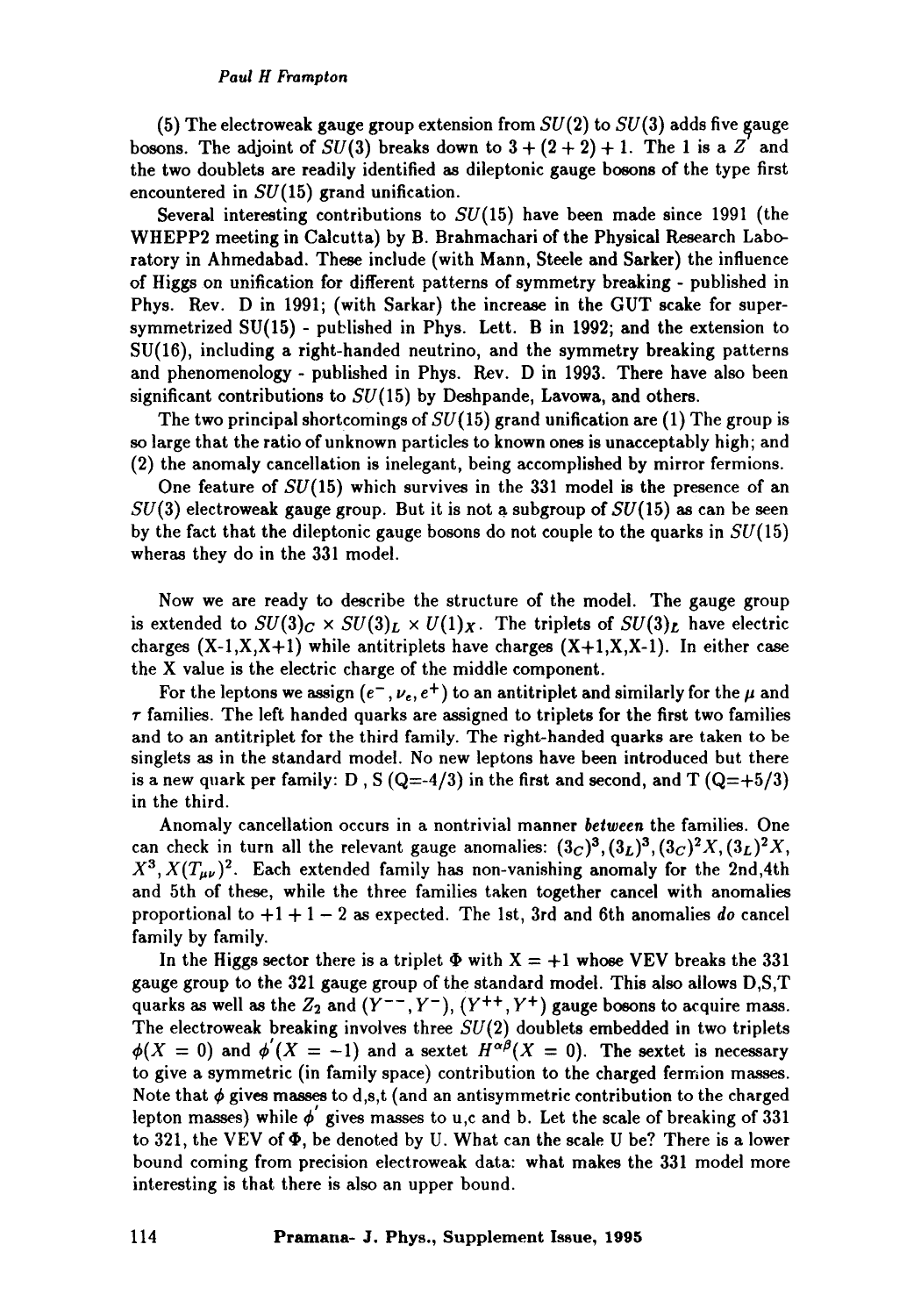#### *Family symmetry*

The lower bound comes from the limits on  $Z - Z'$  mixing and from the absence of flavor-changing neutral currents. The latter requires that it is the third family which is treated asymmetrically rather than the first or second. A lower bound on the Y mass comes from data on polarized muon decay. The Y would give a component  $(V+A)$  compared to the W which is  $(V-A)$ . The strong limits on the parameter  $\xi$  defined as the coefficient of (-A), namely  $1 \ge \xi \ge 0.997$  imply that the mass of the dilepton must exceed 300 GeV. More accurate measurements of muon decay, and of muonium-antimuonium conversion will put better limit on the dilepton mass. Incidentally, it is fascinating that these low energy experiments rather than, say, LEP data place the most stringent limits on this new physics.

The upper limit on U arises because the electroweak mixing angle must be less than 0.25 in order that the 321 standard model can be embedded in 331. It is easy to see that if  $SU(2) \times U(1)$  is embedded just in  $SU(3)$  then the value of  $\sin^2 \theta$  is exactly 1/4, and if this value is exceeded then the X coupling constant becomes imaginary. Since the value is already close to one quarter at the Z mass and it increases with energy the consequence is that the scale U cannot be more than a few TeV. Requiring that  $\alpha_X$  not exceed  $2\pi$  then enforces that  $M(Z_2) \leq 2.2$  TeV.

### (2) Cubic See-Saw for Neutrino Masses

In the minimal 331 model neutrinos are massless since  $\Delta L = 0$  and there are no right-handed neutrino fields. We have examined (with P. Krastev and J.T.Liu) the effects of soft breaking of L on the neutrino masses.

Spontaneous breaking of L would lead to a massless Majoron. Therefore we employ explicit breaking by terms:

$$
m_1 H^{\alpha_1 \beta_1} H^{\alpha_2 \beta_2} H^{\alpha_3 \beta_3} \epsilon_{\alpha_1 \alpha_2 \alpha_3} \epsilon_{\beta_1 \beta_2 \beta_3} + m_2 (H^{\alpha \beta} \bar{\phi}_{\alpha} \bar{\phi}_{\beta} + h.c.) \tag{1}
$$

The Yukawa couplings to the leptons are given by:

$$
h_1^{ij} L^i_{\alpha} L^j_{\beta} H^{\alpha\beta} + h_2^{ij} (L^i_{\alpha} L^j_{\beta} \bar{\phi}_{\gamma} \epsilon^{\alpha\beta\gamma} + h.c.) \tag{2}
$$

The couplings  $h_1,h_2$  are symmetric, antisymmetric respectively in family space. At one loop level there are diagrams where the soft breaking of L through the parameters  $m_1$ ,  $m_2$  gives rise to neutrino masses. What is unique to the 331 model is the presence of contributions of the general form:

$$
M(\nu_i) = CM(l_i)^3 / M_W^2 \tag{3}
$$

This is the cubic see-saw.  $M(l_i)$  is the mass of the corresponding charged lepton.It arises because all the Yukawa couplings are related by  $SU(3)$ .

If we take, merely as an example, Dennis Sciama's favorite value for the tau neutrino mass of 29.3 eV, then the mu neutrino mass is 6.2meV (that is, 0.062 eV), and the electron neutrino mass is 690 peV. This last tiny mass gives rise to a contribution to neutrinoless double beta decay but it is many orders of magnitude below present experimental limits.

As is usual with this type of formula, one can fit any two out of Cold Dark Matter, the Atmospheric Neutrino Problem and the MSW Mechanism for the Solar Neutrino Problem but not all three simultaneously.